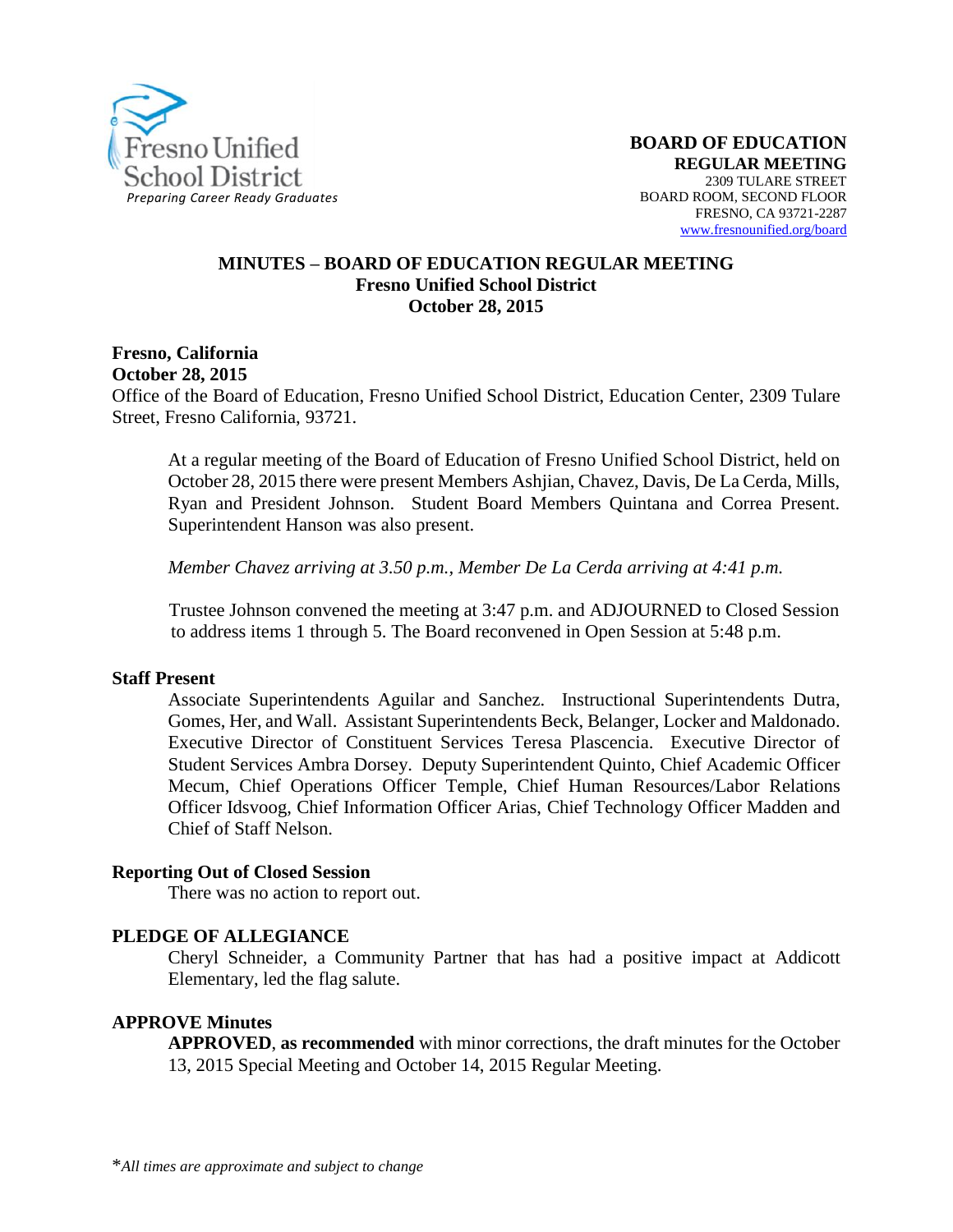Member Mills moved for approval, seconded by Member Davis, which carried a 7-0-0 vote, as follows: AYES: Member Ashjian, Chavez, Davis, De La Cerda, Mills, Ryan and President Johnson.

# **ADOPT Resolution Proclaiming the Value and Support of Civic Education in Fresno Unified School District**

**ADOPTED as recommended,** a resolution proclaiming the value and support of Civic Education in Fresno Unified School District. The Board of Education of Fresno Unified School District will lead by example on what good participatory citizenship looks like by considering the needs of parents and students; thoroughly deliberating issues that come before us, working collaboratively, and appropriately delegating and supporting the Superintendent, Principals and Teachers in carrying out the vision of the district so that our students' interests are best served.

Member De La Cerda moved for approval, seconded by Member Mills, which carried a roll call vote of 9-0-0, as follows: AYES: Student Board Members: Quintana and Correa, Board Members: Ashjian, Chavez, Davis, De La Cerda, Mills, Ryan and President Johnson.

## **HEAR Reports from Student Board Representatives**

Student Board Representatives Ray Correa and Sarina Phim provided comments/reports from the Student Advisory Board Representative meeting hosted by Cambridge High School. Member Johnson and Davis attended their meeting. Student Board Representative Sarina Phim acknowledged the student ambassadors from Kings Canyon Middle School who shared highlights of various Kings Canyon school activities and experiences.

## **HEAR Report from Superintendent**

- Superintendent Hanson provided a brief report to the Board of Education sharing a recap of the annual State of Education fundraising luncheon. With additional donations made at the luncheon, the event raised more than \$27,000 for the scholarship fund which is more than last year's event.
- Superintendent Hanson also spoke of the UC Merced Symposium around the Equity and Access work being done between the University and Fresno Unified and the new book that has been written highlighting the partnership. A short video was shared from U.S. Secretary of Education, Arne Duncan, thanking Fresno Unified for the courageous efforts around Equity and Access – as he spoke of the positive implications this will have on state and nation.
- Superintendent Hanson concluded by sharing outcomes from the Board Governance workshops. He praised the Board for requesting these special sessions and having the wisdom to know when outside guidance was needed.

On a motion by Member Davis, seconded by Member De La Cerda, the consent agenda, exclusive of agenda items: A-3, A-5, A-7 and A-9 which were pulled for further discussion, was approved on a roll call vote of 9-0-0 as follows: Student Board Members: Quintana and Correa, Board Members: Ashjian, Chavez, Davis, De La Cerda, Mills, Ryan and President Johnson.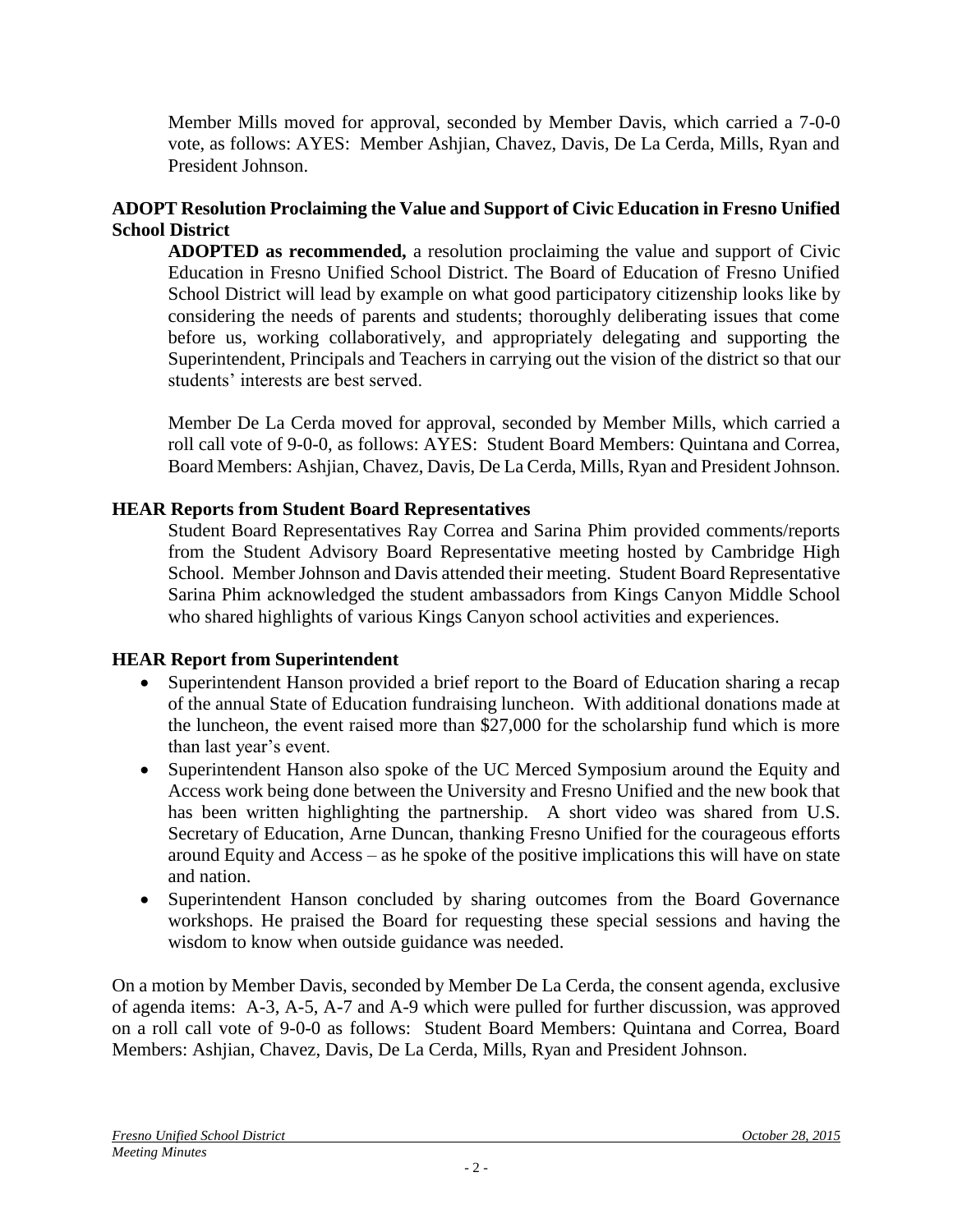## **A. CONSENT AGENDA**

### **A-1, APPROVE Personnel List APPROVED**, **as recommended** the Personnel List, Appendix A, as submitted.

**A-2, ADOPT Findings of Fact and Recommendations of District Administrative Board ADOPTED, as recommended** the Findings of Fact and Recommendations of District Administrative Panels resulting from hearings on expulsion and readmittance cases conducted during the period since the October 14, 2015, Regular Board meeting.

### **A-3, APPROVE Bid 16-06, Fall 2015 Portable Relocation and Infrastructure at Various Sites**

**APPROVED**, **as recommended** Bid 16-06 to relocate four portable classrooms and provide infrastructure at elementary schools: one at Forkner, two at Williams, and one at Vang Pao. The project includes constructing concrete pads with ramps and utilities hookup. The buildings are needed to accommodate enrollment changes and to best serve student needs. The request for bids was lawfully advertised on September 9, 2015. Notifications were sent to eighty-two (82) vendors and four (4) construction trade publications, and the district received four (4) responses.

Staff recommends award to the lowest responsive, responsible bidder:

| Base Bid A-1 (Forkner), A-2 (Williams): BVI Construction, Inc. (Selma, CA) \$281,900 |                                              |  |
|--------------------------------------------------------------------------------------|----------------------------------------------|--|
| Base Bid B-1 (Vang Pao):                                                             | BVI Construction, Inc. (Selma, CA) \$100,200 |  |

**Member Mills** – I wanted to highlight some information for the board that I received from Ms. Temple. Vang Pao has 850 students and we are bringing in portables to house potentially more students is that correct?

**Karin Temple –** Yes. For Vang Pao we monitored preregistration enrollment throughout the summer and at that time there were enough classrooms to accommodate the projected enrollment. However, the actual enrollment is 65 students above what was projected and there are no available classrooms. They have enough classrooms for the current students. We don't want there to be a situation later in the school year where there is a need for a classroom and there won't be one available

**Member Mills** – I just wanted to highlight the numbers at that school because 850 is a large number of students to have on a single elementary campus. We have Olmos Elementary in southeast that has approximately 850-900 students. We have added more students on to our campuses as we have added our transitional kindergartens and preschools. They are very valuable but it is adding a lot more bodies onto our campuses. We already had Birney Elementary in the center of the city that was over-crowded and when Park Grove opened we had to reboundary and we are busing elementary school students to another school. I wanted to highlight this because we need to start thinking and get suggestions from staff on a long-term solution other than adding portables to the campus.

**Karin Temple –** We are commencing our enrollment projections for the 2016/17 school year based on the California Basic Educational Data System (CBEDS) numbers which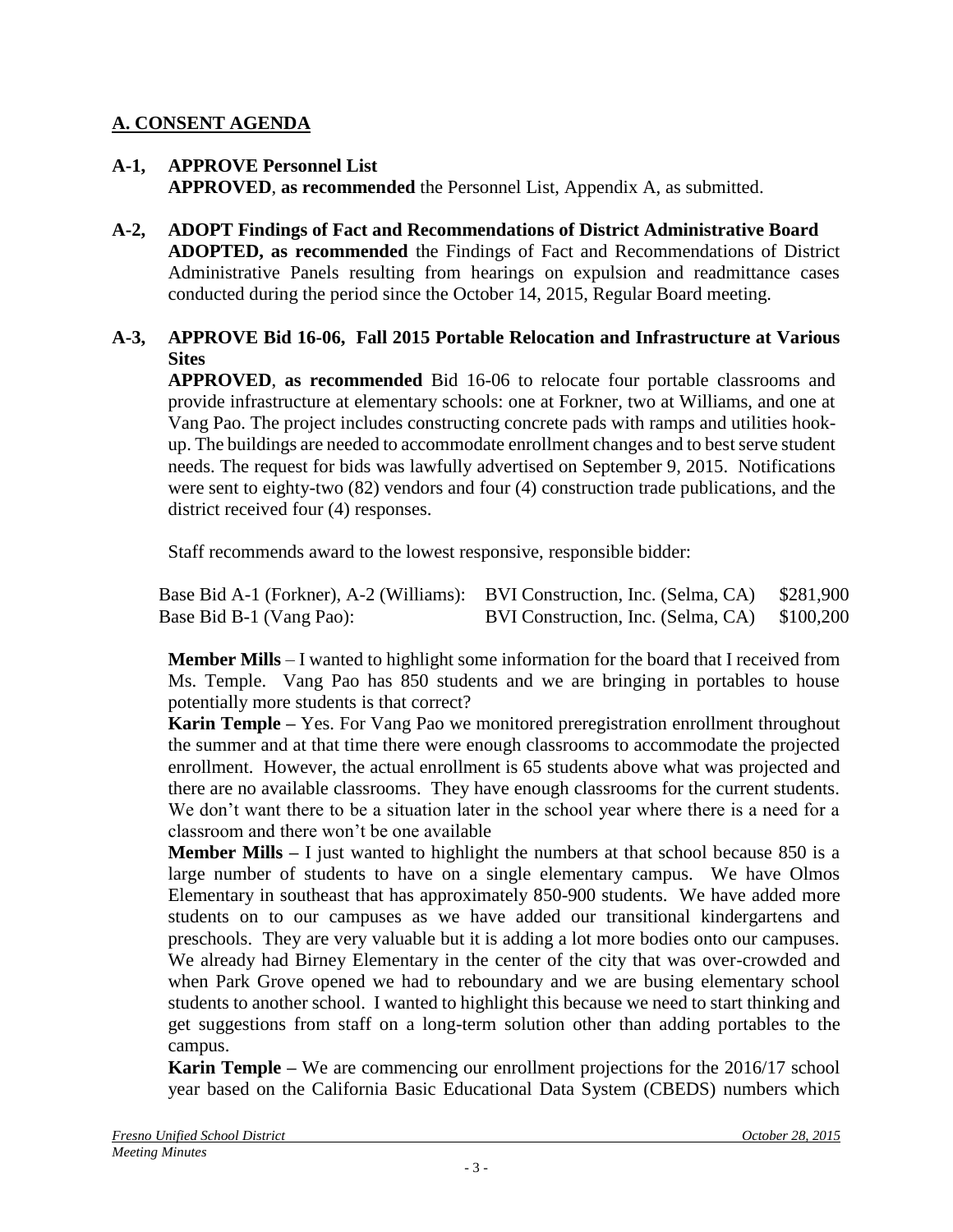were released in early October. We will be bringing recommendations as necessary in the future.

**Member Mills** – I see a pattern of increasing size in our elementary schools in central city and southeast areas which will need to be addressed hopefully sooner rather than later.

**Superintendent Hanson** – We are already beginning to entertain specific and targeted areas of the city. Some potential boundary changes will be in front of the board at some point in the near future. We are up against the choice of bringing a portable to a school or actually saying to kids and families who move in right across the street, we are going to have to bus you out. It hasn't been a bus out set of circumstances yet but we will have some solutions that you requested in front of the board that are untamable.

**Member Ashjian** – It looks like there were two bids that went out. One for Forkner Elementary and one for Williams Elementary School. Is this one bid broken out into two schools or two completely separate bids?

**Karin Temple** – We lumped the relocation of portables to Forkner and Williams together because the portables are coming from the same source site of Lawless. So, we bid those as a package. The contractors were asked to give us a price for the movement to Forkner and the movement to Williams, but those were bid as a package. The award recommendation is based on the total of moving those portables to those two schools together. The recommended award is to the bidder who was the lowest in total.

**Member Ashjian** – In essence A-1 and A-2 are schedules of value they are not necessarily a bid. The bid total is the total amount bid. Correct?

**Karin Temple** – We asked the bidders to provide a price to move one portable to Forkner and a price to move two portables to Williams. They were seperate based bids given for each of those and then they were added together and the total bid amount on which we determined the lowest bid was the total of those two dollar amounts.

**Member Ashjian** – If I were a layperson looking at this I might ask why they didn't give it to this contractor instead and saved \$60,000 if they had spilt the job. That is not what happened here and we bid it as one total package.

**Karin Temple** – We bid it as one package and we advertised and notified ahead of time. Once that is done we cannot diverge from that.

Member Mills moved for approval, seconded by Member Davis, which carried a 7-0-0 vote, as follows: AYES: Member Ashjian, Chavez, Davis, De La Cerda, Mills, Ryan and President Johnson.

## **A-4, APPROVE Submission of Grant Application to the College Futures Foundation**

**APPROVED**, **as recommended** an application to the College Futures Foundation to increase the rate of bachelor's degree completion among California student populations who are low-income and have had historically low college success rates. Fresno Unified will work collaboratively with our regional institutions of higher education, which includes California State University, Fresno, University of California Merced, and the State Center Community College District to improve the alignment of our systems and the coordination of resources to result in the increase of student academic achievement, college preparation, matriculation and transition, university transfers, and the rate of bachelor's degree completions.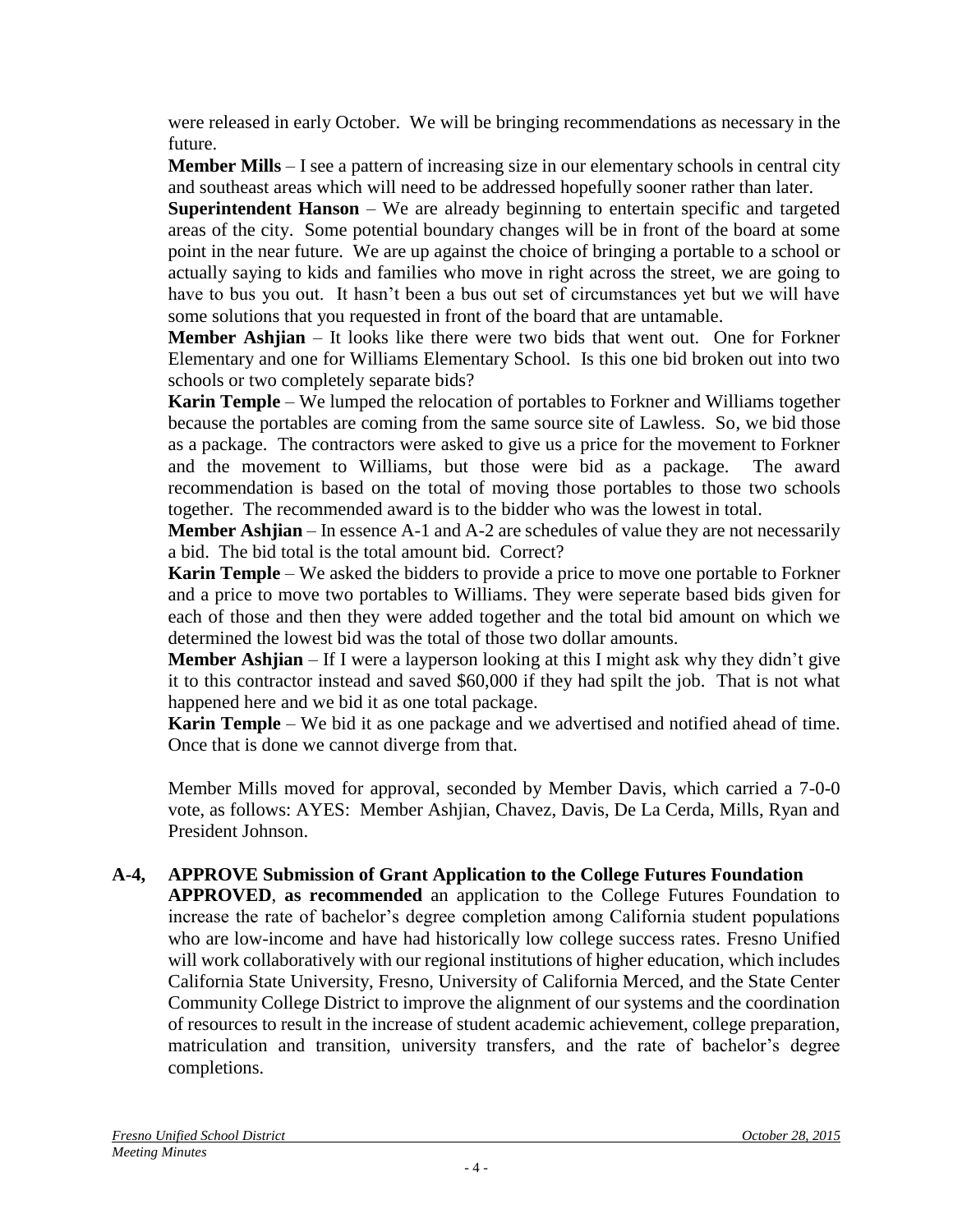## **A-5, APPROVE Internal Audit Contract with Price Paige & Company**

**APPROVED**, **as recommended** an independent contractor agreement with Price Paige & Company for Internal Audit Services for the period of October 29, 2015 through June 30, 2018 resulting from Request for Qualifications (RFQ) 16-03 as lawfully advertised on August 10 and August 17, 2015. The Fresno Unified School District Audit Committee unanimously approved a recommendation to the Board of Education that Price Paige & Company be awarded a three-year contract for an annual amount not-to-exceed \$120,000. Superintendent recommends approval of the internal audit contract with Price Paige & Company as presented.

**Member Mills** – I wanted to get clarification and the purpose of the Internal Audit Firm and the Audit Committee.

**Ruth Quinto** – There is a board policy on the audit committee as well as the internal audit function. Board policy 3400.1 describes the audit committee's function, which is to enhance both the external audit and the internal audit functions of the district. Board Policy 3400.2 further describes the internal audit function. The recommendation before you today is as a result of a RFQ which was issued by the district over the summer. We had nine firms respond and the audit committee interviewed three firms. The recommendation before you is Price Paige & Company.

**Member Mills** – I would assume part of the internal audit and the audit committee's role would be looking at making sure Fresno Unified is following its internal processes and procedures, there would also be recommendations for improvements and tightening up those internal processes and procedures and I am not sure that would be just from the committee or from the internal auditor as well.

**Ruth Quinto** – Primarily from the internal auditor in the form of recommendations to the audit committee and then to the district staff as well. Those recommendations are provided in reports that are presented to the audit committee, then staff responds to those in writing and then we follow up with the audit committee. We implement the recommendations then report back to the audit committee on a regular basis.

**Member De La Cerda** – Can you provide us a brief example of what the audit committee finds after they do their job and the work that they do for our district and what comes of it. **Fausto Hinojosa** – My role as an independent internal auditor for the district is to help safeguard the district from a couple of things, fraud and errors in financial reporting. My primary function is to take a look at internal control processes in a variety of areas such as human resources, payroll, or personnel. They might be in respect to purchasing related to bids, etc. I conduct a formal risk assessment, I present the results of that formal risk assessment to the audit committee, which is composed of some of the trustees with four external members. Once I present the risk assessment to the committee, we establish an audit plan and we begin to conduct internal audits. One of the areas that we have focused on is data analysis. We gather a lot of data from district departments such as payroll and purchasing. We run an analytical test and try to identify transactions that are of high-risk and then we will investigate those transactions. I present written reports to the audit committee and they will review those reports. Within those reports are recommendations for improving and strengthening internal controls. District management will then respond to my recommendations and the audit committee will in turn follow up with the recommendations and that the district has responded.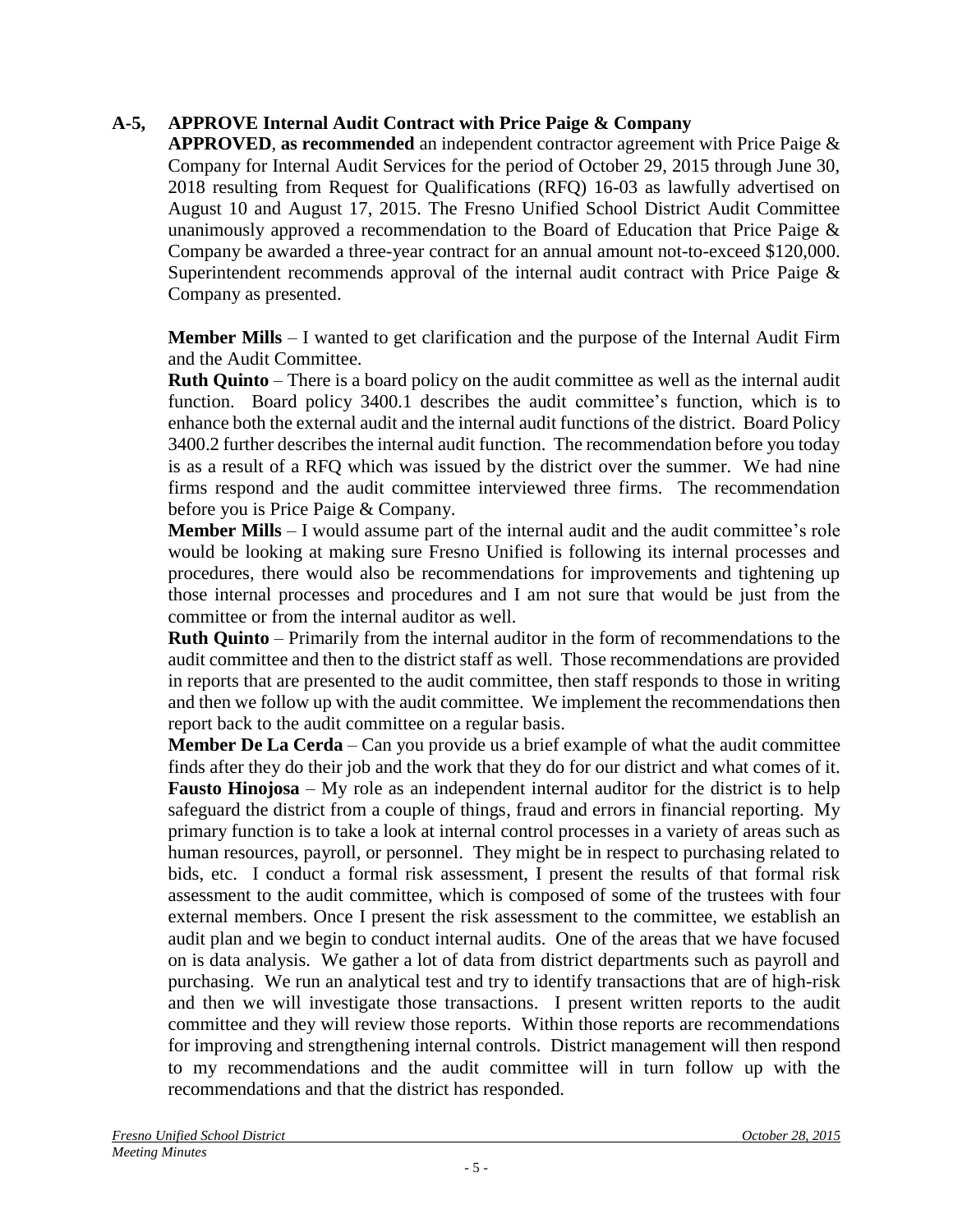**Member De La Cerda** – What is the frequency that you come in to do an internal audit? **Fausto Hinojosa** – I meet quarterly with the audit committee and our audit work is spread throughout the year. At any given time we could have 3-4 auditors working on a project. I would like to point out as internal auditor I don't report to the Superintendent or Ms. Quinto. I certainly need to work with them but I don't report to them. I report directly to the audit committee.

**Member Ryan**  $-$  As a member of the audit committee I have spoken to community members all over the country and most school boards do not do it this way. Most school boards have an auditor that they hire and who reports to the Superintendent. We felt like that was more like the fox guarding the hen house. This has been a very good experience. The audit committee itself has a good opportunity after every meeting where we excuse staff and have a chance to speak with the auditors so if there are ever any questions or differences they can be addressed at that time. I think that this is the best functioning audit committee that I have ever seen.

Member Mills moved for approval, seconded by Member Davis, which carried a 7-0-0 vote, as follows: AYES: Member Ashjian, Chavez, Davis, De La Cerda, Mills, Ryan and President Johnson.

# **A-6, APPROVE Field Trips Out of the Continental United States for 2015/16**

**APPROVED**, **as recommended** a matrix with specific details for the field trip outside the continental United States involving students during the 2015/16 school year.

# **A-7, RATIFY Legal Agreements for 2015/16**

**RATIFIED, as recommended** are representation agreements with the following legal firms to provide legal services to Fresno Unified School District:

- Kelly, Hockel & Klein P.C.
- Bradford & Barthel, LLP
- Stockwell, Harris, Woolverton and Muehl, Attorneys at Law

The district currently has representation agreements for fiscal year 2015/16 with 26 law firms and these agreements are typically approved in June for the coming fiscal year. These legal agreements are being recommended for ratification at this time to allow staff to engage the firms to assist with legal needs of the district.

**Member Mills** – I wanted to get clarification on the three firms that we are being asked to add to the list that provide legal services to Fresno Unified. I know Bradford & Barthel, LLP are Workers Compensation and Stockwell, Harris, Woolverton and Muehl are Workers Compensation, but Kelly, Hockel & Klein P.C., I am not clear what area they will be serving.

**Ruth Quinto –** This is the firm that will be assisting the Joint Health Management Board in our efforts regarding the late claim invoice that was received recently for our pharmacy benefit manager.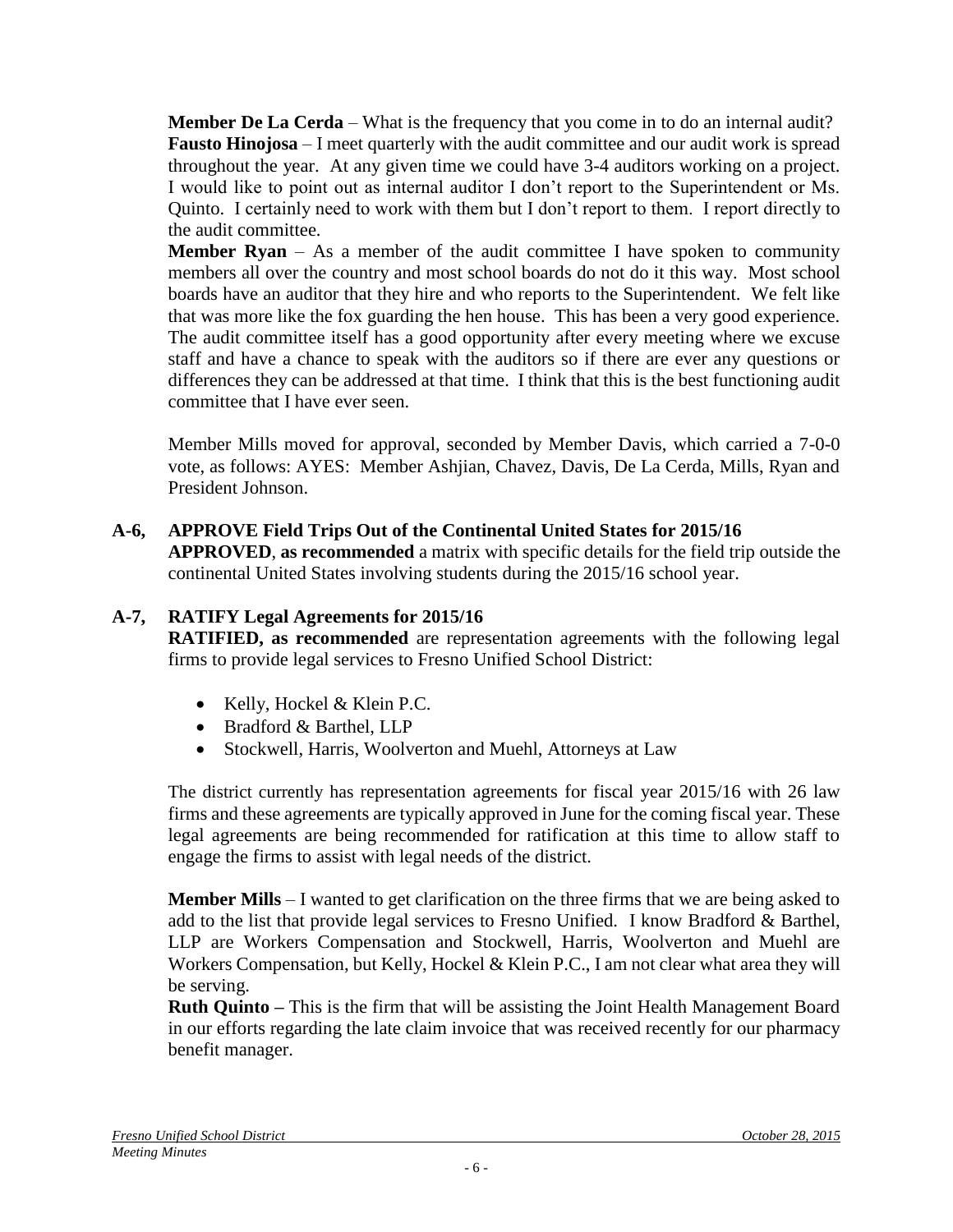Member Mills moved for approval, seconded by Member Davis, which carried a 7-0-0 vote, as follows: AYES: Member Ashjian, Chavez, Davis, De La Cerda, Mills, Ryan and President Johnson.

# **A-8, RATIFY Student Web Design Pilot Training Program Agreement with Geekwise Academy**

**RATIFIED, as recommended** a partnership with Geekwise Academy to pilot a web design training opportunity, including Hyper Text Mark-up Language, Cascading Style Sheets, Photo Shop Slicing, and introduction to programing using JavaScript, for up to 16 Fresno Unified high school students. The training program commenced on September 21, 2015 and will end on June 9, 2016. Three students committed to attend the year-long training opportunity for a total cost to the district of \$12,600.

# **A-9, RATIFY Purchase Orders from July 1, 2015, through July 31, 2015**

**RATIFIED, as recommended** is information on all purchase orders issued from July 1, 2015, through July 31, 2015. Purchase orders for \$10,000 or more are presented first, followed by purchase orders for less than \$10,000. A list of purchase orders issued for Associated Student Body (ASB) accounts is also provided.

**Andrew Fabela** – I would like to address one item on the purchase orders, Barney  $\&$ Barney, LLC. I believe they are our legal advisors for our school board. I would like our school board to rethink paying that vendor for this year. The simple fact is they provide bad legal advice.

Member Ashjian moved for approval, seconded by Member Davis, which carried a 7-0-0 vote, as follows: AYES: Member Ashjian, Chavez, Davis, De La Cerda, Mills, Ryan and President Johnson.

## **END OF CONSENT AGENDA**

## **UNSCHEDULED ORAL COMMUNICATIONS**

**Latisha James** – An Internal Worksite Organizer with SEIU Local 521 who represents members at First Student spoke about negotiations between First Student and Fresno Unified. Asked for support in negotiations for a fair contract that provides adequate livable wages and benefits.

## **B. CONFERENCE/DISCUSSION AGENDA**

**B-10, DISCUSS and RATIFY Fresno Unified School District's Recognition of Fresno Teachers Association as the Exclusive Representative for the Building and Construction Trades, Council of Fresno, Madera, Kings and Tulare Counties/AFL-CIO**

**Discussed and Ratified** Fresno Unified School District's Recognition of Fresno Teachers Association as the Exclusive Representative for the Building and Construction Trades, Council of Fresno, Madera, Kings and Tulare Counties/AFL-CIO.